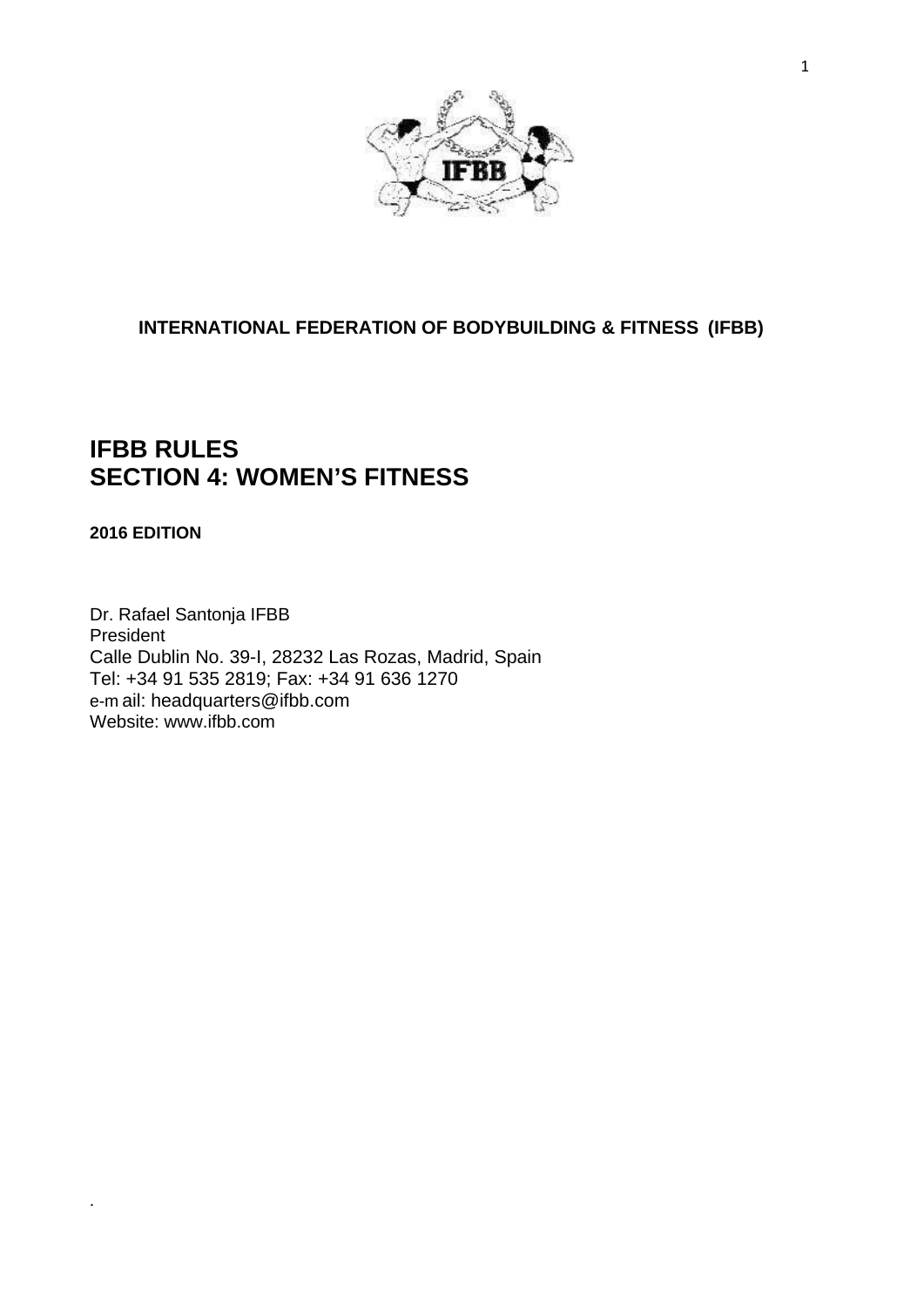# **SECTION 4: WOMEN'S FITNESS**

| Article 1: Introduction                                                      | 3               |
|------------------------------------------------------------------------------|-----------------|
| Article 2: Responsibilities of Organizers to Athletes and Delegates          | 3               |
| Article 3: Categories                                                        | 4               |
| Article 4: Rounds                                                            | $\overline{4}$  |
| Article 5: Prejudging: Elimination Round                                     | $\overline{4}$  |
| Article 6: Prejudging: Attire for the Elimination Round, Round 2 and Round 4 | 5               |
| Article 7: Prejudging: Scoring the Elimination Round                         | 6               |
| Article 8: Prejudging: Attire for Round 1 and Round 3 (Fitness Routine)      | 6               |
| Article 9: Prejudging: Presentation of Round 1                               | 6               |
| Article 10: Prejudging: Scoring of Round 1                                   | $\overline{7}$  |
| Article 11: Prejudging: Assessing Round 1                                    | $\overline{7}$  |
| Article 12: Prejudging: Presentation of Round 2 (Quarter Turns)              | $\overline{7}$  |
| Article 13: Prejudging: Scoring of Round 2                                   | 8               |
| Article 14: Prejudging: Assessing Round 2                                    | 9               |
| Article 15: Finals                                                           | 9               |
| Article 16: Finals: Attire for Round 3 (Fitness Routine)                     | 9               |
| Article 17: Finals: Presentation of Round 3                                  | 10              |
| Article 18: Finals: Scoring of Round 3                                       | 10              |
| Article 19: Finals: Attire for Round 4 (Quarter Turns)                       | 10              |
| Article 20: Finals: Presentation of Round 4                                  | 10              |
| Article 21: Finals: Scoring of Round 4                                       | 10              |
| Article 22: Finals: Assessing of Round 4                                     | 11              |
| Article 23: Finals: The Awarding Ceremony                                    | 11              |
| Article 24: Finals: Overall Category and Award                               | 11              |
| Article 25: Finals: Teams Classification Results and Award                   | 12 <sub>2</sub> |
| Appendix 1: How to Assess a Women's Fitness Competition                      | 12 <sub>2</sub> |
| Appendix 2: Assessment of the Fitness Routines                               | 14              |
| Appendix 3: Photographs                                                      | 14              |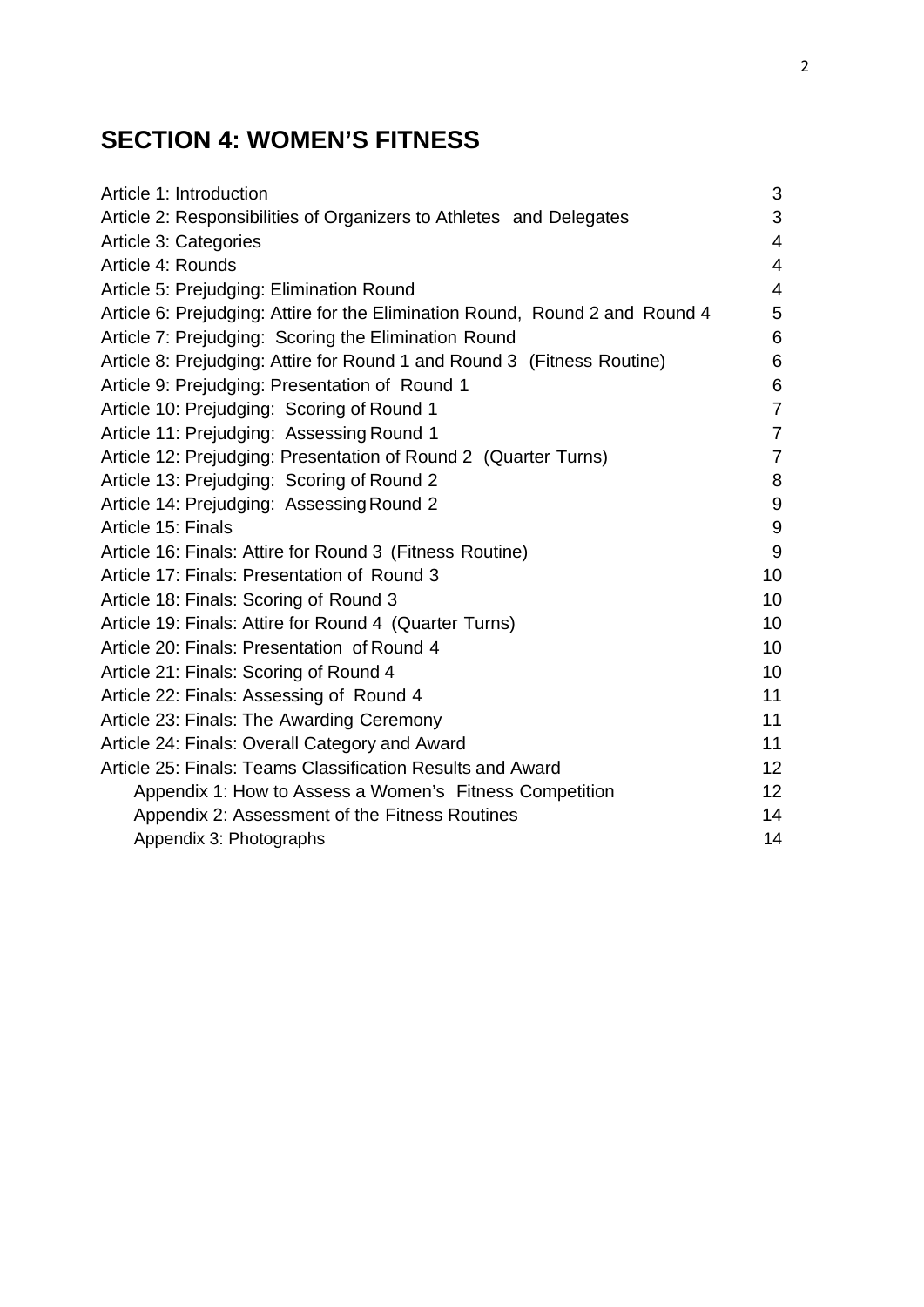#### **Article 1 – Introduction**

Women's Fitness was officially recognized as a new sport discipline by the IFBB Executive Council and IFBB Congress on December 03, 1995 (Guam, USA).

#### 1.1 General:

The IFBB Rules for Women's Fitness consist of regulations, policies, directives and decisions intended to guide the IFBB and its Members in the administration of the sport of Women's Fitness.

#### 1.2 Rules:

Certain administrative and technical rules that appear in Section 1: General Rules are the same for Women's Fitness and therefore, are not repeated in this section.

#### **Article 2 – Responsibilities of Organizers to Athletes and Delegates**

2.1 Responsibilities:

The Organizer of the World Championships will undertake to cover the cost of doubleoccupancy accommodations and meals (breakfast, lunch and dinner) for competitors and delegates as follows:

1. World Fitness Championships (included Women's and Men's Fitness, Women's Physique, Women's Bodyfitness, Women's Bikini Fitness, Women's Wellness Fitness, Mixed Pairs):

For four days (three nights) according to the following scale:

a. Three or more competitors - Two delegates

b. One or two competitors - One delegate

*Note 1: The maximum allowable number of A-team competitors per National Federation may not exceed the number of categories open at these Championships, with a maximum of two competitors allowed to compete in any one category.*

*Note 2: A maximum allowable number of A-team competitors per National Federation in any one discipline may not exceed the number of categories in that discipline.*

*Note 3: A maximum of twenty two competitors are permitted in the A-team (two female physique, two female fitness, four female bodyfitness, eight female bikini fitness, four female wellness fitness, one male fitness, one male athlete for mixed pair) and will be accepted per National Federation with a maximum of two competitors allowed to compete in any one category.*

*Note 4: Each National Federation may enter a B-team. The maximum allowable number of competitors in the B-team shall not exceed those in the A-team. Detailed information regarding the A-Team and B-Team competitors available in Section 1: General Rules, Article 9.3.*

*Note 4: Delegates without athletes will have to pay for the Full Package Special Rate. Note 5: Upon agreement between the IFBB and the Organizer, one additional category may be opened for competition.*

2. In Senior Women's Fitness, each National Federation mayenter:

- a. An A-team of up to a maximum of two competitors, with a maximum of two competitors allowed to compete in any one category.
- b. A B-team of up to a maximum of two competitors, with a maximum of two competitors allowed to compete in any one category.

3. World Juniors and Masters Bodybuilding and FitnessChampionships: For four days (three nights) according to the following scale:

a. Three or more competitors - Two delegates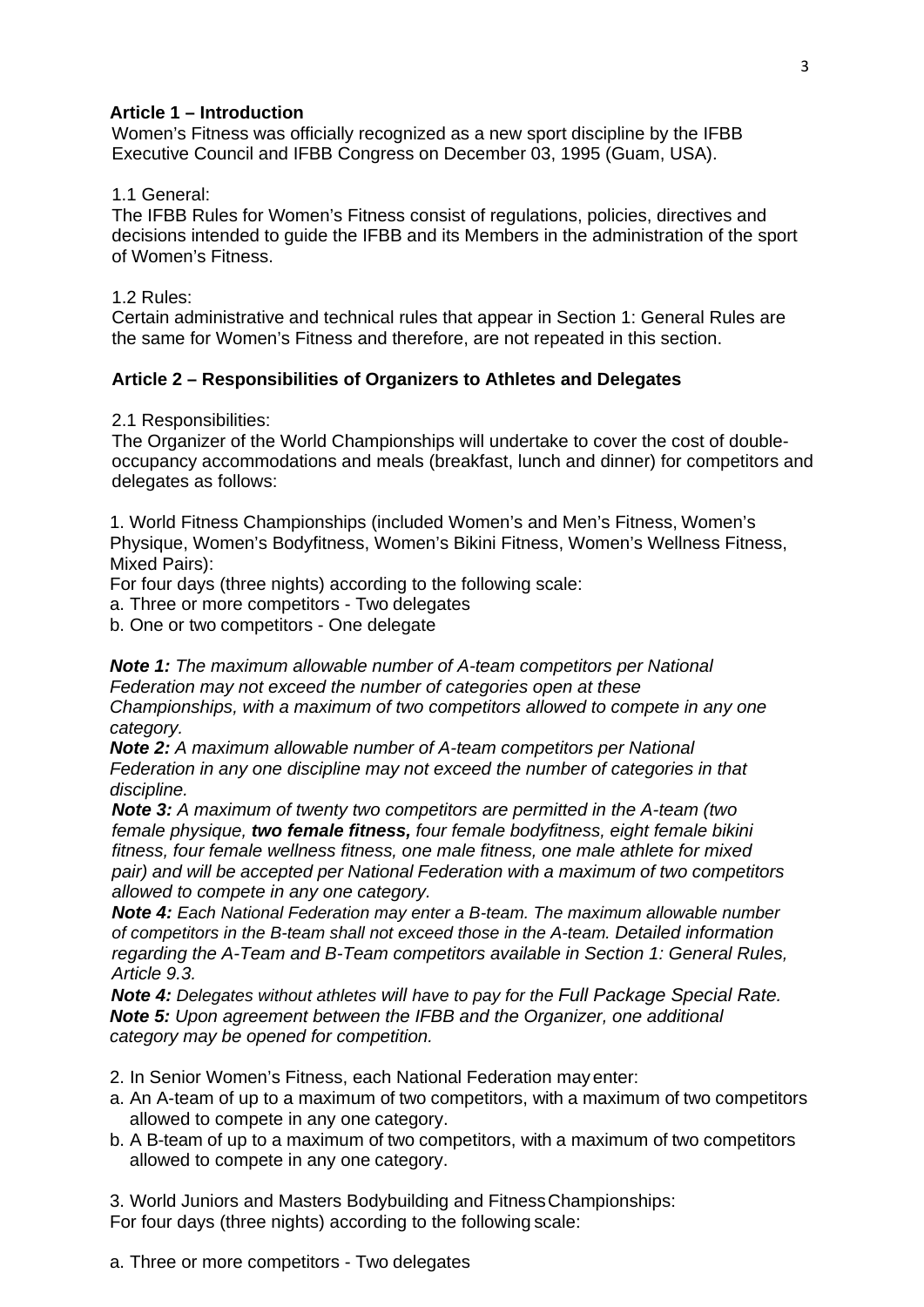b. One or two competitors - One delegate

*Note 1: The maximum allowable number of A-team competitors per National Federation may not exceed the number of categories open at these Championships, with a maximum of two competitors allowed to compete in any one category.*

*Note 2: A maximum allowable number of A-team competitors per National Federation in any one discipline may not exceed the number of categories in that discipline.*

*Note 3: A maximum of thirty six competitors in A-team (two female junior fitness, one male junior fitness, one female junior bodyfitness, three female junior bikini fitness, two male junior bodybuilders, one male junior classic bodybuilder, three male junior physique, twelve male master bodybuilders, three male master classic bodybuilders, three male master physique, two female master bodyfitness, two female master bikini fitness, one female master physique) will be accepted per National Federation with a maximum of two competitors allowed to compete in any one category.*

*Note 4: Each National Federation may enter a B-team. The maximum allowable number of competitors in the B-team shall not exceed those in the A-team, except for the masters categories, where the number of B-team competitors is unlimited. Detailed information regarding the A-Team and B-Team competitors available in Section 1: General Rules, Article 9.3.*

*Note 5: Delegates without athletes will have to pay for the Full Package Special Rate. Note 6: Upon agreement between the IFBB and the Organizer, additional categories may be opened for competition*.

4. In Junior Women Fitness (age 16-23 years), each National Federation mayenter: a. An A-team of up to a maximum of two competitors, with a maximum of two competitors allowed to compete in any one category.

b. A B-team of up to a maximum of two competitors, with a maximum of two competitors allowed to compete in any one category.

5. The Children Fitness rules are available in Section 10.

#### **Article 3 – Categories**

3.1 Categories:

Women's Fitness competition at the World Championships is open in the following categories:

1. There are two categories in Senior Women's Fitness world-level competitions,currently as follows:

a. Class A: Up to and incl. 163 cm

b. Class B: Over 163 cm

2. There are two categories in Junior Women's Fitness world-level competitions,currently as follows:

a. Class A: Up to and incl. 163 cm

b. Class B: Over 163 cm

3. A category can only be run if there are not less than 6 athletes in this category. If less than 6 athletes, categories will be combined and run as one open class.

## **Article 4 – Rounds**

4.1 Rounds: Women's Fitness will consist of the following five rounds:

1. Prejudging: Elimination Round (Quarter Turns)

2. Prejudging: Round 1 (Fitness Routines)

3. Prejudging: Round 2 (Quarter Turns)

4. Finals: Round 3 (Fitness Routines)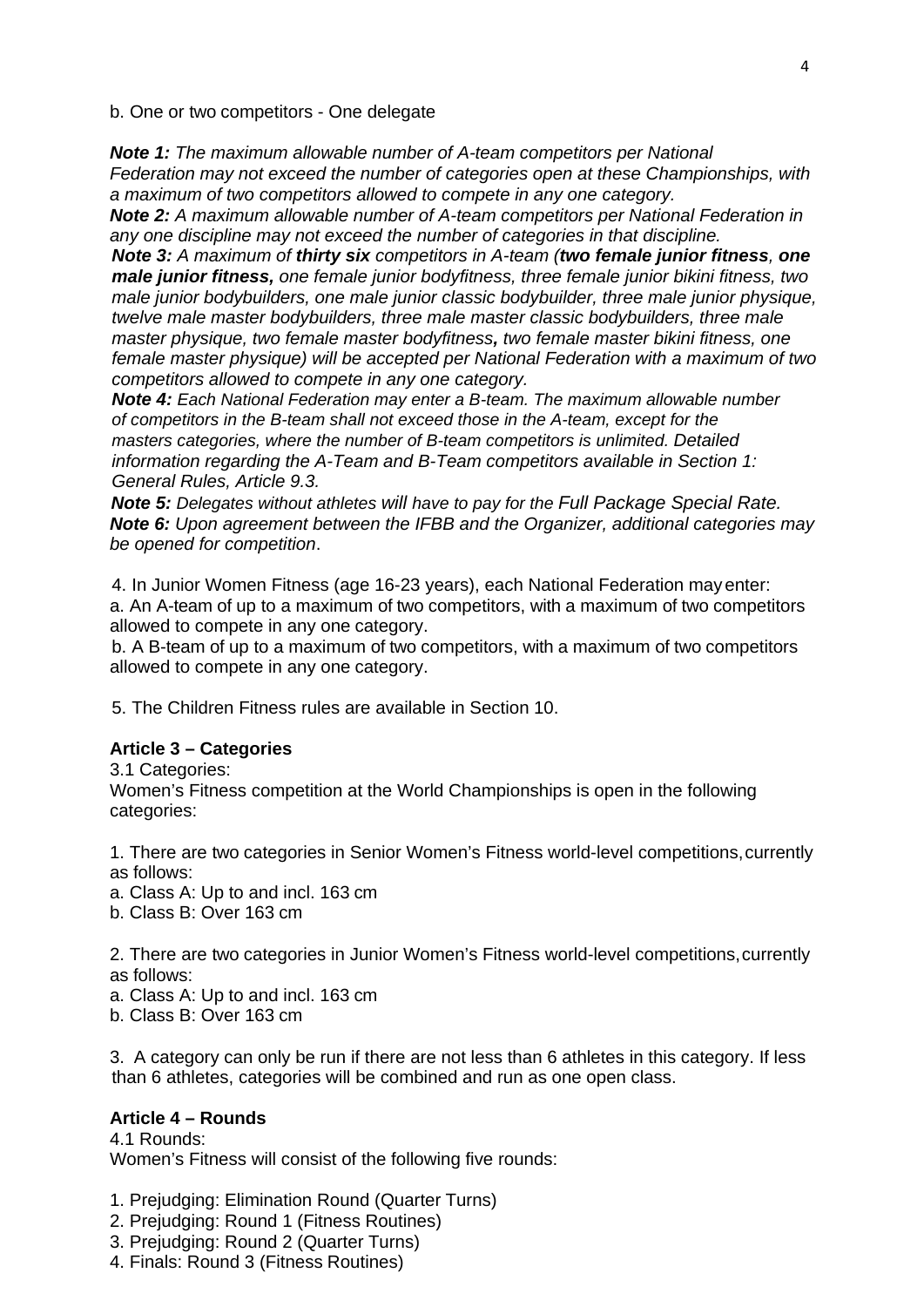5. Finals: Round 4 (Quarter Turns)

#### **Article 5 – Prejudging: Elimination Round**

5.1 General:

A time-table for prejudging in each category should be published after the Official Athlete Registration. In order to give themselves time to warm up and change into their posing attire, competitors should be in the backstage warm-up area at least 45 minutes prior to the start time of the judging of their category. All competitors will be solely responsible for ensuring that they are present and prepared to compete when their category is called onstage failing which they may be eliminated from the competition.

#### 5.2 Elimination Round Procedures:

An Elimination Round will be held when there are more than 15 competitors in a category. IFBB Chief Judge decides if the Elimination Round will be necessary. This round will be carried out as follows:

1. The entire line-up is brought onstage, in numerical order and in a single line or two lines, if necessary.

2. The line-up is divided into two equal-size groups and is positioned onstage so thatone group is to the left of the stage; the other group is to the right of the stage. The center portion of the stage is left open for comparison purposes.

3. In numerical order, and in groups of not more than eight competitors at a time,each group is directed to the center-stage area to perform the four quarterturns.

4. The IFBB Chief Judge or Stage Director will direct the competitors through the four quarter turns, which are:

- a. Quarter Turn Right
- b. Quarter Turn Back
- c. Quarter Turn Right
- d. Quarter Turn Front

**Note 1:** Detailed description of the Women's Fitness quarter turns provided in **Appendix 1** *to this Section.*

*Note 2: Competitors will not chew gum or any other products while onstage. Note 3: Competitors will not drink any liquids while onstage.*

5. On completion of the quarter turns, the entire line-up is reformed into a single line, in numerical order, before exiting the stage.

#### **Article 6 – Prejudging: Attire for Elimination Round, Round 2 and Round 4**

6.1 Attire for Elimination Round, Round 2 and Round 4:

The attire for Elimination Round, Round 2 and Round 4 (Two-Piece Bikini) will conform to the following criteria:

1. The bikini will be opaque two-piece in style.

2. The colour, fabric, texture, ornamentation and style of the bikini as well as the colour and style of the high-heels will be left to the competitor's discretion, except as indicatedin the below.

3. Platform shoes are no longer allowed. Sole thickness of the high-heels may have maximum of 1 cm and stiletto height may have maximum of 12 cm.

4. The bikini bottom will cover a minimum of  $\frac{1}{2}$  of the gluteus maximus and all of the frontal area. The bikini must be in good taste. Strings are strictlyprohibited.

5. The attire will be inspected during the Official Athlete Registration.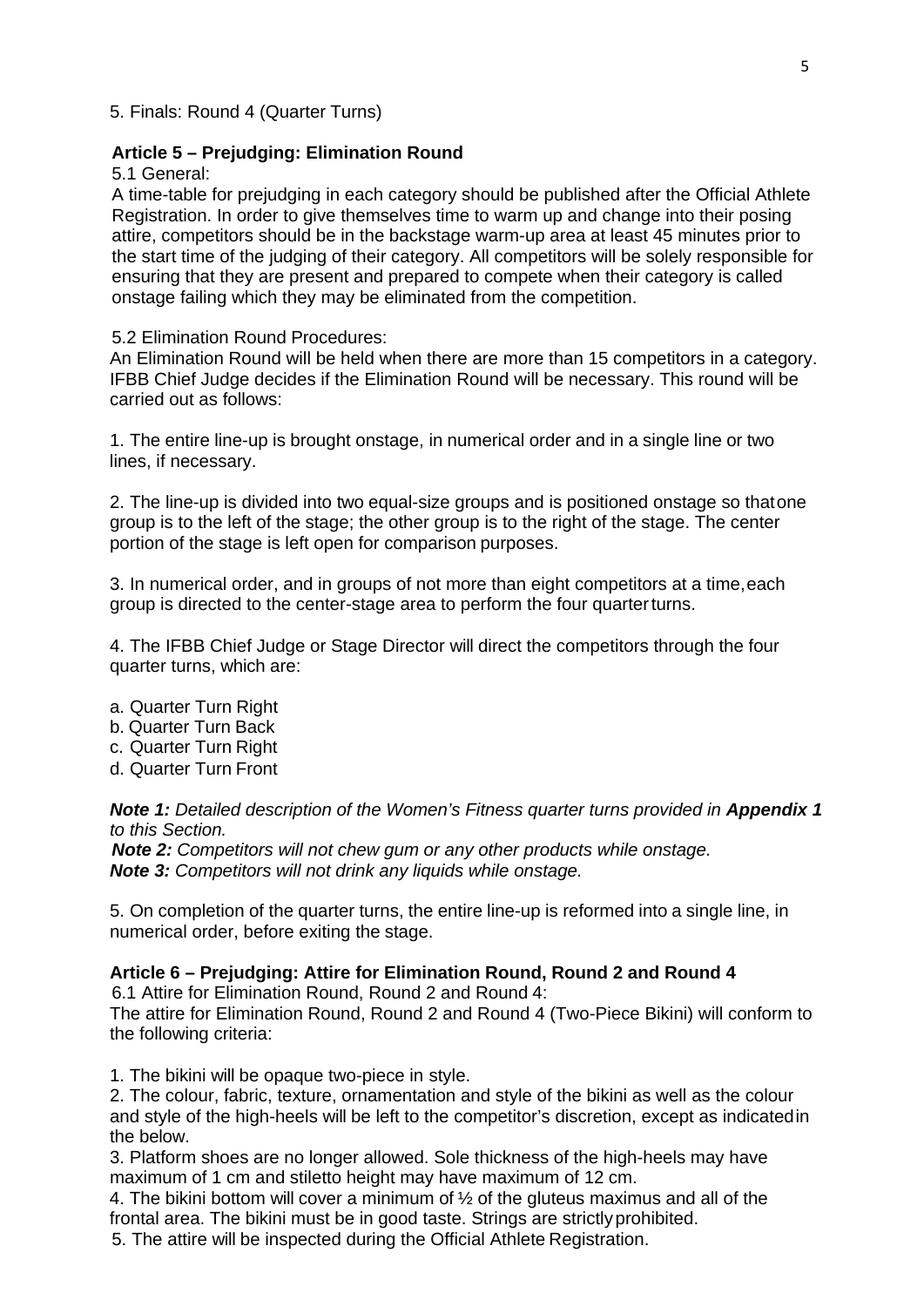6.2 The hair may be styled.

6.3 Except for a wedding ring, bracelets and earrings, jewellery will not be worn. Competitors will not wear glasses, watches, pendants, necklaces, wigs or artificial aids to the figure, except breast implants. Implants or fluid injections causing the change of the natural shape of any other parts or muscles of the body are strictly prohibited and may result in disqualification of the competitor.

6.4 The use of tans and bronzers that can be wiped off is not allowed. If the tan comes off by simply wiping, the athlete will not be allowed to enter the stage. Artificial body colouring and self-tanning products may be used provided that it is applied at least twenty-four hours prior to the Prejudging. Professional competition tanning methods (airbrush tanning, cabin spray tanning) may be used if applied by the professional companies and qualified personnel. Sparkles, glitter, shiny metallic pearls or gold coloring are prohibited whether applied as part of a tanning lotion and/or cream or applied separately, regardless of who applied them on the competitor's body.

6.5 The IFBB Chief Judge, or a delegated by him official, will have the right to makedecision if a competitor's attire meets the criteria established in the Rules and an acceptable standards of aesthetics. The athlete may be disqualified if the attire doesn't meet them.

#### **Article 7 – Prejudging: Scoring of the Elimination Round**

7.1 Scoring of the Elimination Round

1. At this time, the judges will be assessing the overall physique for the degree of athleticism, proportions and skin tone. The scoring for theElimination Round will proceed as follows:

2. If there are more than 15 competitors, the judges will select the top 15 by placingan "X" beside their numbers, using Form 1, entitled "Elimination Round (Judges)". IFBB Chief Judge decides if the Elimination Round will be necessary.

3. Using Form 2, entitled "Elimination Round (Statisticians)", the statisticians will transcribe the judge's selections onto this sheet and will then tally the judge's scores to select the top 15 competitors.

4. If there is a tie between two or more athletes fighting to enter the top 15, the tied athletes will be brought back onstage, and the judges will perform a reassessment of the four quarter turns to break the tie.

5. Only the top 15 competitors will advance to Round 1.

#### **Article 8 - Attire for Round 1 and Round 3 (Fitness Routine)**

8.1 Attire for Round 1 and Round 3:

The attire for Round 1 and Round 3 will conform to the following criteria:

1. Competitors may dress as they deem appropriate in order to perform their routines, except as detailed below.

2. G-strings are strictly prohibited. G-strings cannot be worn on top of leotards, fishnet stockings, or tights. Also, G-strings cannot be worn underneath a skirt or other type of outerwear so as to reveal the buttocks while the competitor is moving around onstage. The bikini bottom must cover a minimum of  $\frac{1}{2}$  of the buttocks during the whole routine.

3. Sport footwear may be worn, at the discretion of the competitor.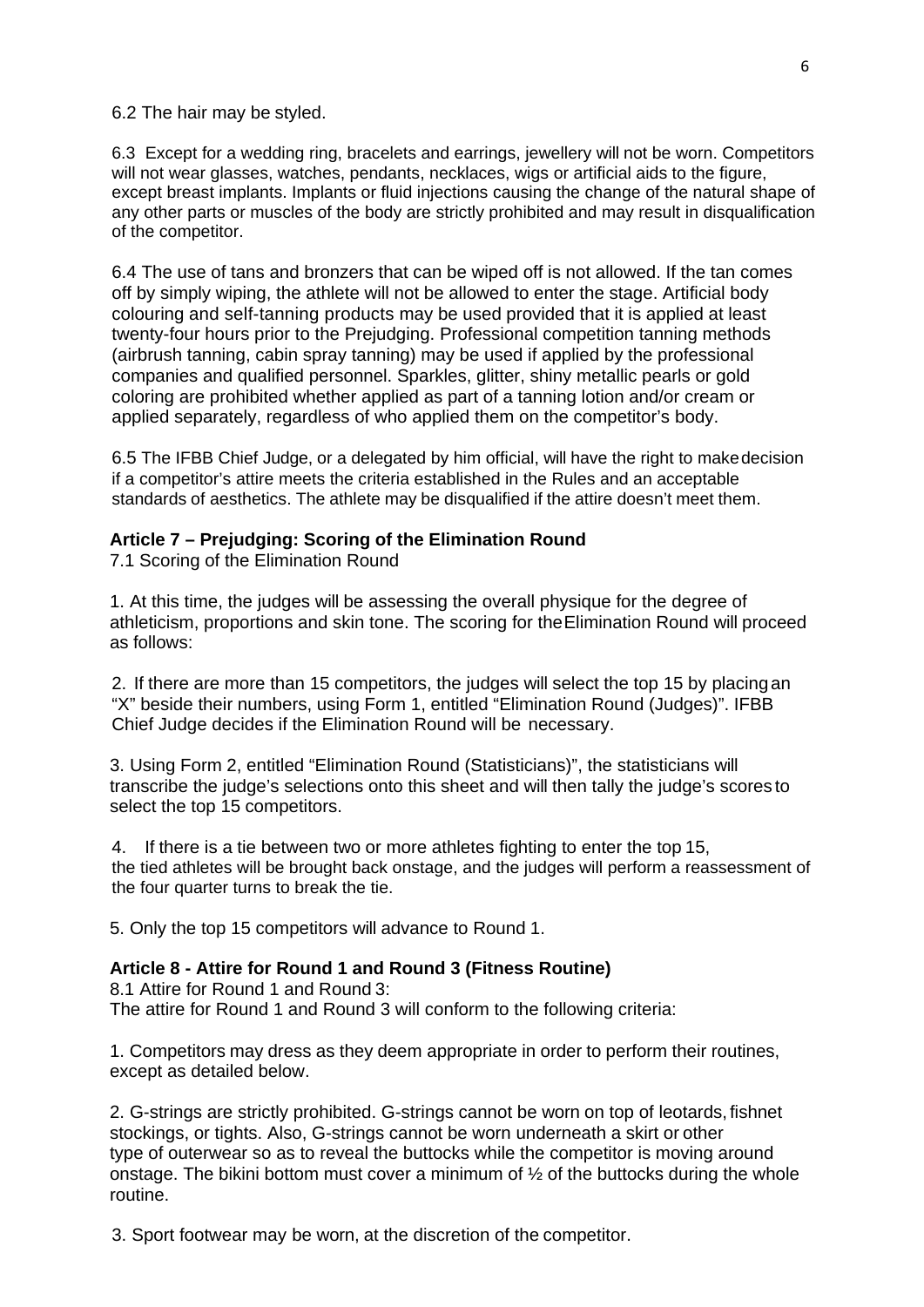8.2 Provided Point 2 is respected, a competitor may remove an article of clothing (e.g. coat, jacket, shirt, pants) if the removal of said article is performed in a tasteful manner.

8.3 The routine attire will be inspected during the Official Athlete Registration and backstage before the competitor is allowed onstage. If the routine attire does not meet IFBB standards, the competitor will be given five (5) minutes to comply, failing whichthe competitor will be disqualified.

8.4 National Federations and head delegates are responsible for making sure that their fitness athletes are fully aware of the IFBB Rules as detailed in this Section.

8.5 Any questions concerning posing attire must be brought to the attention of the IFBB Chief Official or IFBB Chief Judge during the Official Athlete Registration.

#### **Article 9 – Prejudging: Presentation of Round 1**

Round 1 may not be held if there are 6 or less competitors in a category. Decision will be made by the Chief Judge and will be announced after the Official Athlete Registration.

9.1 Round 1 procedure:

Round 1 will proceed as follows:

1. Each competitor will be called onstage in numerical order to perform a fitness routine to music of her own choice, the length of which will be up to a maximum of 90 seconds.

2. Each competitor will be introduced by number, name and country.

3. For safety reasons, the use of body oil in the routine round is strictly prohibited.

4. The use of props is limited\*.

*\*Note 1: Except as otherwise noted herein, a competitor, and/or other person or persons, shall not carry or otherwise transport any object, device or item onstage or offstage, whether before, during or after a routine. A competitor shall be allowed a small item, either worn or handheld, that will be considered part of the competitor's costume e.g. hat, ball, cane, ribbon, umbrella. Any item that is discarded during the routine must be removed by the competitor as she exits the stage without causing any delay in the competition. Competitors must declare all props at the Official Registration.*

5. No competitor will use any device that would leave material on the stage platform that would 1) presented a safety hazard to other competitors, and/or 2) require that the stage platform be cleaned or repaired before further use.

6. A competitor must enter and exit the stage to perform the routine without the assistance of any other person or persons e.g. cannot be carried onstage.

#### **Article 10 - Prejudging: Scoring of Round 1**

10.1 Scoring of Round 1:

The scoring for Round 1 will proceed as follows:

1. Using Form 3, entitled "Judge's Individual Placings (Prejudging)", each judge will place the athletes from 1st to 15th, ensuring that no two or more competitors receive the same placing. The judges may use Form 4, entitled "Judge's Personal Notes" to record their assessment about each competitor and to write notes about the athletes.

2. The statisticians will collect Form 3 from the judges and will then transcribe the judge's placings onto Form 5, entitled "Score Sheet (Statisticians)", under Round 1. They will then discard two highest and two lowest scores (if nine judges) or one highest and one lowest (if less than nine judges) for each competitor and will add up the remaining five scores to produce a "Round 1 Subscore.

4. Should a tie occur in the "Round 1 Subscore", the tie need not be immediately broken since the "Round 1 Subscore" must be added to the "Round 2 Subscore" to produce a "PREJUDGING SCORE".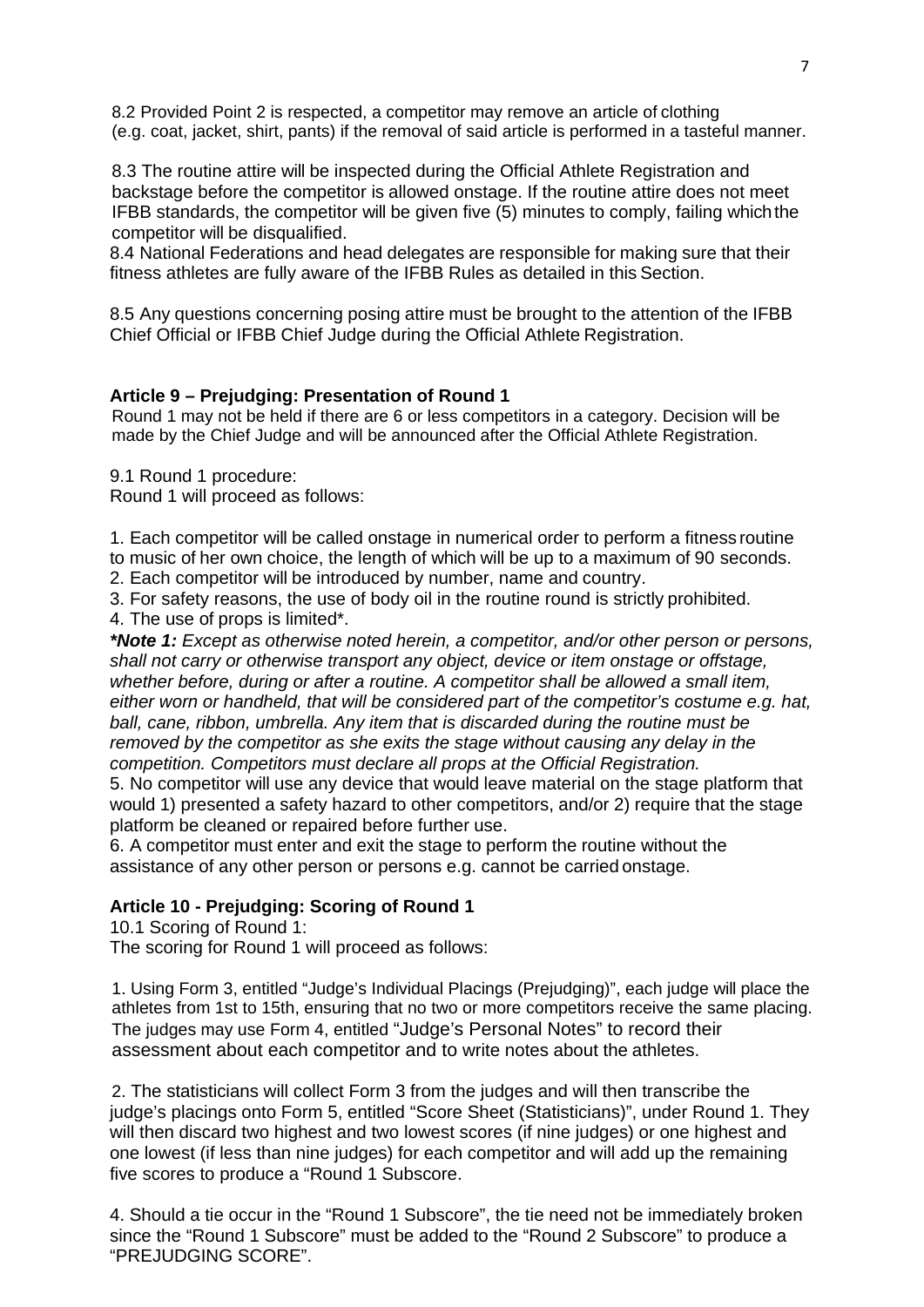#### **Article 11 - Prejudging: Assessing Round 1**

11.1 Assessing of Round 1: Round 1 will be assessed using the following criteria:

1. Each judge will assess the routine with a view towards tempo, strength, flexibility, style, personality, athletic coordination and overall performance. Judges will also look for competitors who perform strength and flexibility moves, as well as gymnastic moves. The routine may include aerobics, dance, gymnastics or otherdemonstrations of athletic talent. There are no required moves.

2. The judges are reminded that, during this round, they are judging ONLY the fitness routine and NOT the physique. More details in **Appendix 2** to thisSection.

#### **Article 12 – Prejudging: Presentation of Round 2 (Quarter Turns)**

Round 2 may not be held if there are 6 or less competitors in a category. Decision will be made by the Chief Judge and will be announced after the Official Athlete Registration.

12.1 Presentation of Round 2: The procedures for Round 2 will be as follows:

1. All 15 semifinalists will be called onstage as a group in a single line and in numerical order.

2. The line-up will be divided into two equal-size groups and will be positioned onstage so that one group is to the left of the stage; the other group is to the right of the stage. The center portion of the stage will be left open for comparison purposes.

3. In numerical order, and in groups of no more than eight competitors at a time, each group will be directed to center-stage area to perform the four quarter turns. Detailed description of the Women's Fitness quarter turns provided in **Appendix 1** to thisSection.

4. This initial grouping of competitors and performance of the quarter turns is intended to assist the judges in determining which competitors will take part in the comparisons that follow.

5. All judges submit their individual propositions for the first comparison of the top five athletes to the IFBB Chief Judge. Based on them, the Chief Judge will form the first comparison. The number of athletes to be compared will be determined by the Chief Judge but no less than three and no more than eight competitors will be compared at any one time. Then the judges may be asked to submit individual propositions for the second comparison of the next five athletes, included competitors placing in the middle of the group. The IFBB Chief Judge will form the second and the next comparisons till all competitors will be compared at least once. The total number of comparisons will be decided by the IFBB Chief Judge.

6. All individual comparisons will be carried out center-stage.

7. Upon completion of the last comparison, all competitors will returnto a single lineup, in numerical order, before exiting the stage.

#### **Article 13 – Prejudging: Scoring of Round 2**

13.1 Scoring of Round 2: The scoring for Round 2 will proceed as follows:

1. Using Form 3, entitled "Judge's Individual Placings (Prejudging)", each judge will award each competitor an individual placing from 1st to 15th, ensuring that no two or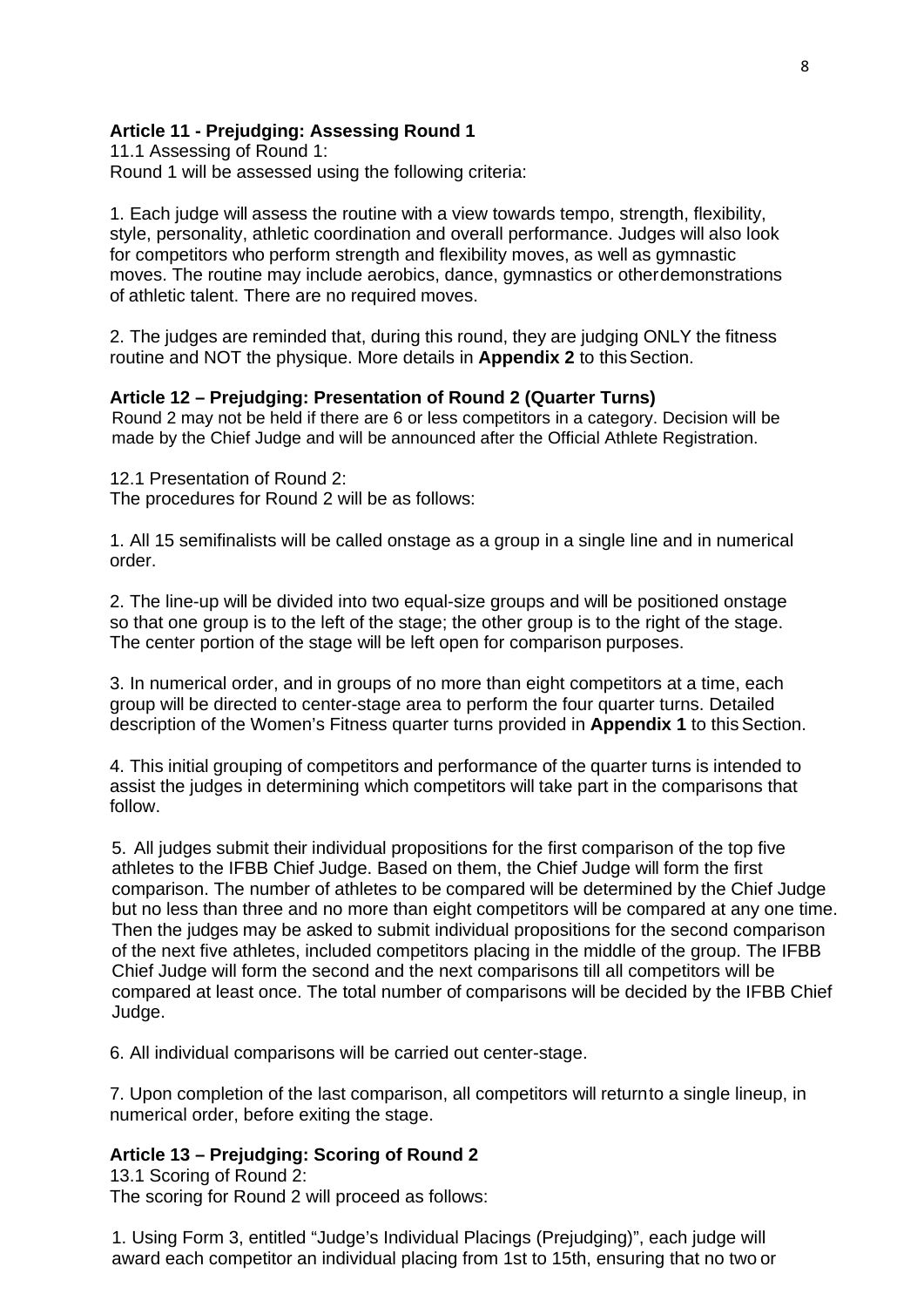more competitors receive the same placing. The judges may use Form 4, entitled "Judge's Personal Notes" to record their assessment about each competitor.

2. The statisticians will collect Form 3 from the judges and will then transcribe the judge's placings onto Form 5, entitled "Score Sheet (Statisticians)". They will then discard two highest and two lowest scores (if nine judges) or one highest and one lowest (if less than nine judges) for each competitor, will add up the remaining five scores to produce a "Round 2 Subscore" and a "Round 2 Place". The competitor with the lowest subscore is awarded 1st place while the competitor with the highest subscore is awarded 15th place.

3. Ties in the "Round 2 Subscore" need not be immediately broken as the "Round 2 Subscore" will be added to the "Round 1 Subscore" to produce a "PREJUDGING SCORE" and "PREJUDGING PLACE".

4. Should a tie occur in the "PREJUDGING SCORE", the tie will be broken using the "Round 2 Subscore" first. If a tie still exists, it will be broken using the "Relative Placement Method" and the athlete's Round 2 Subscores.

#### *Note 1: The Relative Placement Method procedure:*

*Each individual judge's scores for the tied athletes will be compared on a column-by column basis with a dot being placed on top of the number for the athlete with the lower placing. All nine regular panel judge's scores (except alternative judges) will be included in the tie breaking calculations. The number of dots will be tallied for each of the tied athletes. The athlete with the greater number of dots will be declared the winner of the tie and will then receive the better placing.*

5. The scores for the Prejudging will be used to place the top 15 competitors from 1st place to 15th place. The top 6 competitors from the Prejudging will advance to the Finals and will start the Finals with zero points.

6. The top 6 finalists will be announced just after the Prejudging.

#### **Article 14 – Prejudging: Assessment of Round 2**

14.1 Assessment of Round 2:

In general, the assessment of women's physique in Women's Fitness are based on the same criteria like in Women's Bodyfitness:

1. The judge should first assess the overall athletic appearance of the physique. This assessment should begin at the head and extend downwards, take the whole physique into account. The assessment, beginning with a general impression of the physique, should take into consideration the hair and makeup, the overall athletic development of the musculature; the presentation of a balanced, proportionally and symmetrically developed physique; the condition of the skin and the skin tone; and the athlete's ability to present herself with confidence, poise and grace.

2. The physique should be assessed as to its level of overall muscle tone, achieved through athletic endeavours and diet. The muscle groups should have a round and firm appearance with a small amount of body fat. The physique should neither be excessively muscular nor excessively lean and should be free from deep muscle separation and/or striations. Physiques that are considered either too muscular or too lean must be marked down.

3. The assessment should also take into consideration the tightness and tone of the skin. The skin tone should be smooth and healthy in appearance, and without cellulite. The hair and makeup should complement the "Total Package" presented by the athlete.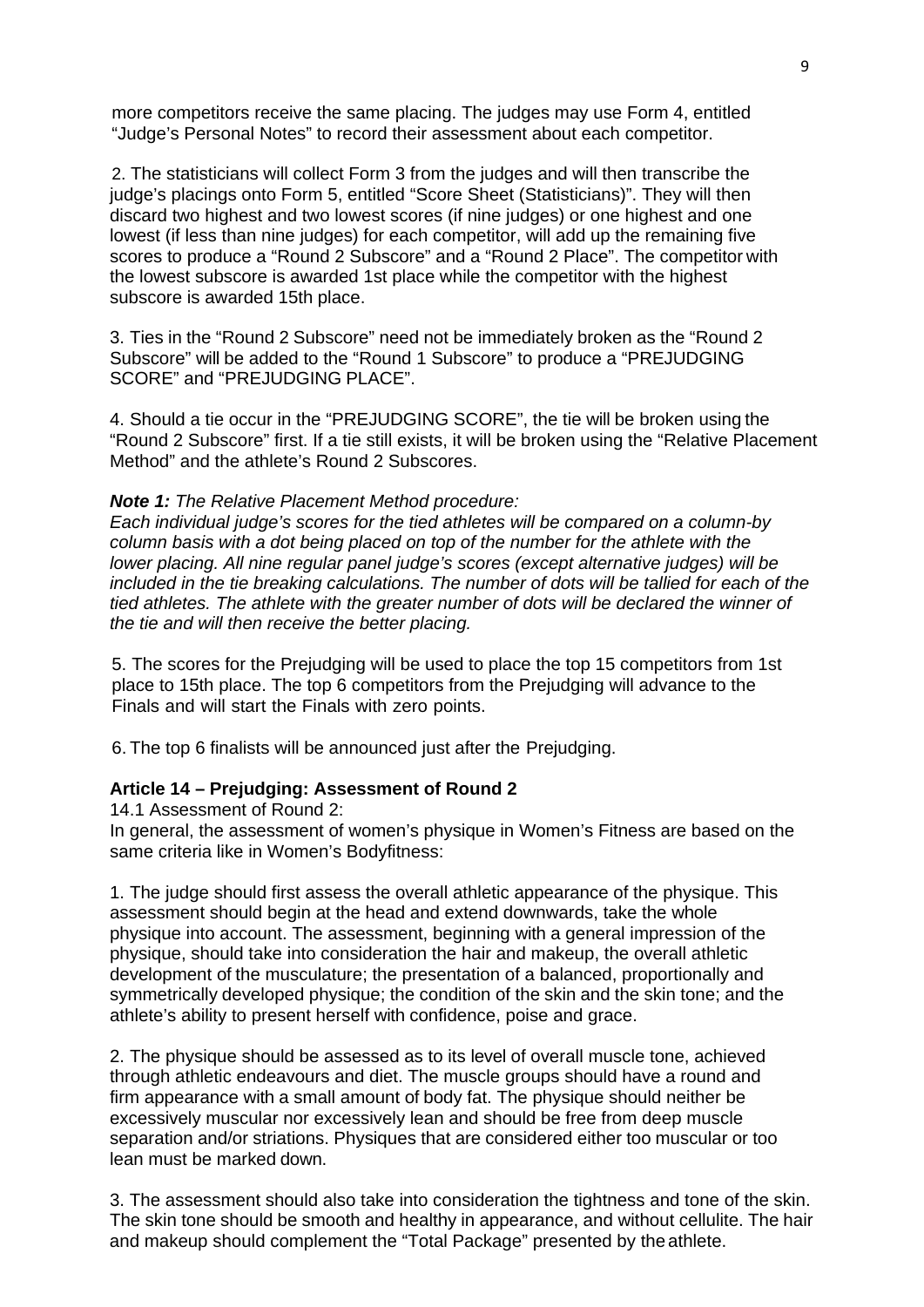4. The judge's assessment of the athlete's physique should include the athlete's entire presentation, from the moment she walks onstage until the moment she walks offstage. At all times, the female fitness competitor must be viewed with the emphasis on a "healthy, fit, athletic looking" physique, in an attractively presented "Total Package".

5. Judges are reminded that this is not a Women's Physique contest. The competitors should have shape to their muscle but not extreme in size, definition or vascularity. Any competitor who exhibits these features is to be marked down. More details in **Appendix 1**  to this Section.

## **Article 15 – Finals**

15.1 Procedures: The top six athletes from the Prejudging advance to the Finals, which consists of two rounds as follows: 1. Round 3: Fitness Routine. 2. Round 4: Quarter Turns.

## **Article 16 - Finals: Attire for Round 3 (Fitness Routine)**

16.1 The attire for Round 3 must conform to the same criteria as described in Article 8. *Note: Competitors may use a different costume that in Round 1; however, it must still conform to the standards of taste and decency as described in Article* 8.

#### **Article 17 - Finals: Presentation of Round 3**

17.1 The procedures for conducting Round 3 are as follows:

1. The top 6 finalists, wearing their fitness routine attire, will be called onstage, individually and in numerical order, to perform their individual fitness routines to their own choice of music, the length of which shall be up to a maximum of 90 seconds.

2. Each competitor is to be introduced by number, name and country.

3. Assessing of Round 3 (Fitness Routines) according to Article 11; however, the judges must be mindful of the fact that a competitor may present a different condition in the finals compared to the Prejudging. Therefore, judges must ensure that this round is judged from a "fresh" perspective, ensuring that all competitors receive fair assessment based upon their presentation in this round.

More details in **Appendix 2** to this Section.

## **Article 18 - Finals: Scoring of Round 3**

18.1 The scoring of Round 3 is carried out as follows:

1. The judges, using Form 6, entitled "Judge's Individual Placings (Finals)", and usingthe same criteria for judging as used during the Prejudging Round 1, will place the competitors from 1st to 6th, giving no two athletes the same placing.

2. The statisticians will collect Form 6 from the judges and will then transcribe the judge's placings onto Form 5, entitled "Score Sheet (Statisticians)". They will then discard two highest and two lowest scores (if nine judges) or one highest and one lowest (if less than nine judges) for each competitor, and will add up the remaining five scores and will write the total under the column marked "Round 3 Subscore". Points from the Prejudging (Round 1 and Round 2) are not taken into consideration in the Finals. Each competitor begins the Finals with "zero points".

3. Should a tie occur in the "Round 3 Subscore", the tie need not be immediately broken as the "Round 3 Subscore" must be added to the "Round 4 Subscore" to produce a "FINAL SCORE".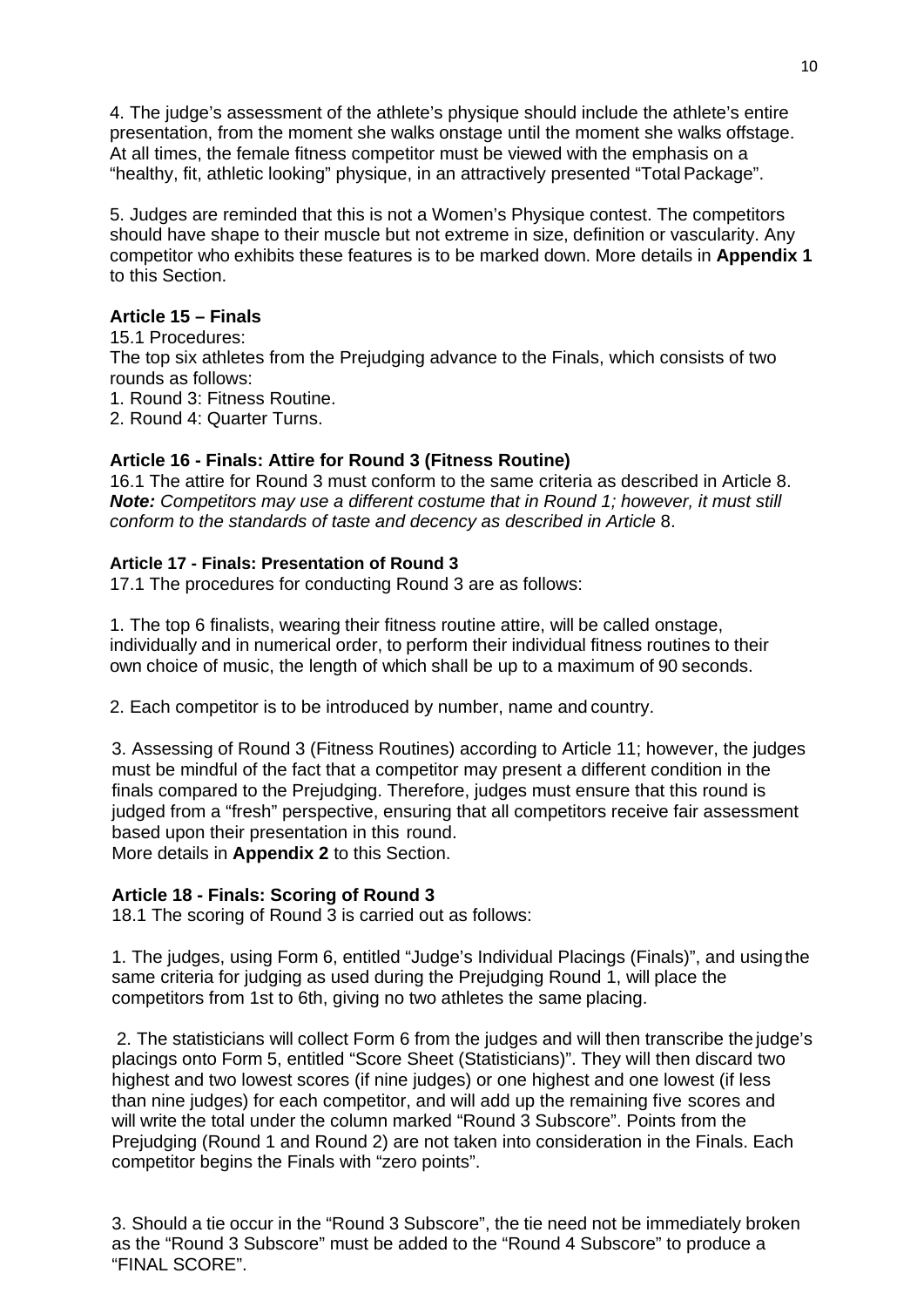## **Article 19 - Finals: Attire for Round 4 (Quarter Turns)**

19.1 The attire for Round 4 must conform to the same criteria as described in Article 6. *Note: Competitors may use a different costume that in Round 2; however, it must still conform to the standards of taste and decency as described in Article 6*.

## **Article 20 - Finals: Presentation of Round 4**

20.1 The procedure for conducting Round 4 is as follows:

1. The top six finalists are called onstage, in numerical order and in a single line formed in the center of the stage.

2. In numerical order, each competitor will be introduced by number, name and country.

3. The IFBB Chief Judge or Stage Director will direct the competitors, as a group, through the four quarter turns in numerical order and then in the reverse order.

4. On completion of the quarter turns, the competitors exit the stage.

#### **Article 21 - Finals: Scoring of Round 4**

21.1 The scoring of Round 4 is carried out as follows:

1. The judges, using Form 6, entitled "Judge's Individual Placings (Finals)", and using the same criteria for judging as used during the Prejudging, will place the competitors from 1st to 6th, giving no two athletes the same placing.

2. The statisticians will collect Form 6 from the judges and will then transcribe the judge's placings onto Form 5, entitled "Score Sheet (Statisticians)". They will then discard two highest and two lowest scores (if nine judges) or one highest and one lowest (if less than nine judges) for each competitor, and will add up the remaining five scores and will write the total under the column marked "Round 4 Subscore". Points from the Prejudging (Round 1 and Round 2) are not taken into consideration in the Finals. Each competitor begins the Finals with "zero points".

3. The statisticians will then add the "Round 3 Subscore" to "Round 4 Subscore" to produce a "FINAL SCORE" and "FINAL PLACE". Points from the Prejudging (Round 1 and Round2) are not taken into consideration in the Finals. Each competitor begins the Finals with "zero points". The competitor with the lowest "FINAL SCORE" is awarded 1st place while the competitor with the highest "FINAL SCORE" is awarded 6th place.

3. Should a tie occur in the "Round 4 Subscore", the tie need not be immediately broken as the "Round 4 Subscore" must be added to the "Round 3 Subscore" to produce a "FINAL SCORE".

5. Should a tie occur in the "FINAL SCORE", the tie will be broken using the "Round 4 Subscore" first. If a tie still exists, the "Relative Placement" method and the athlete's "Round 4 Subscore" will be used (see Article 13, point 4).

#### **Article 22 – Finals: Assessing of Round 4**

22. 1 Round 4 is assessed using the same criteria as detailed in Article 14 (Quarter Turns). More details in **Appendix 1.**

The judges must ensure that this round is judged from a "fresh" perspective, ensuring that all competitors receive fair assessment based upon their body condition in this round.

#### **Article 23 – Finals: The Awarding Ceremony**

23.1 Awarding Ceremony: The top 6 finalists will be called onstage to take part in the award ceremony. The Master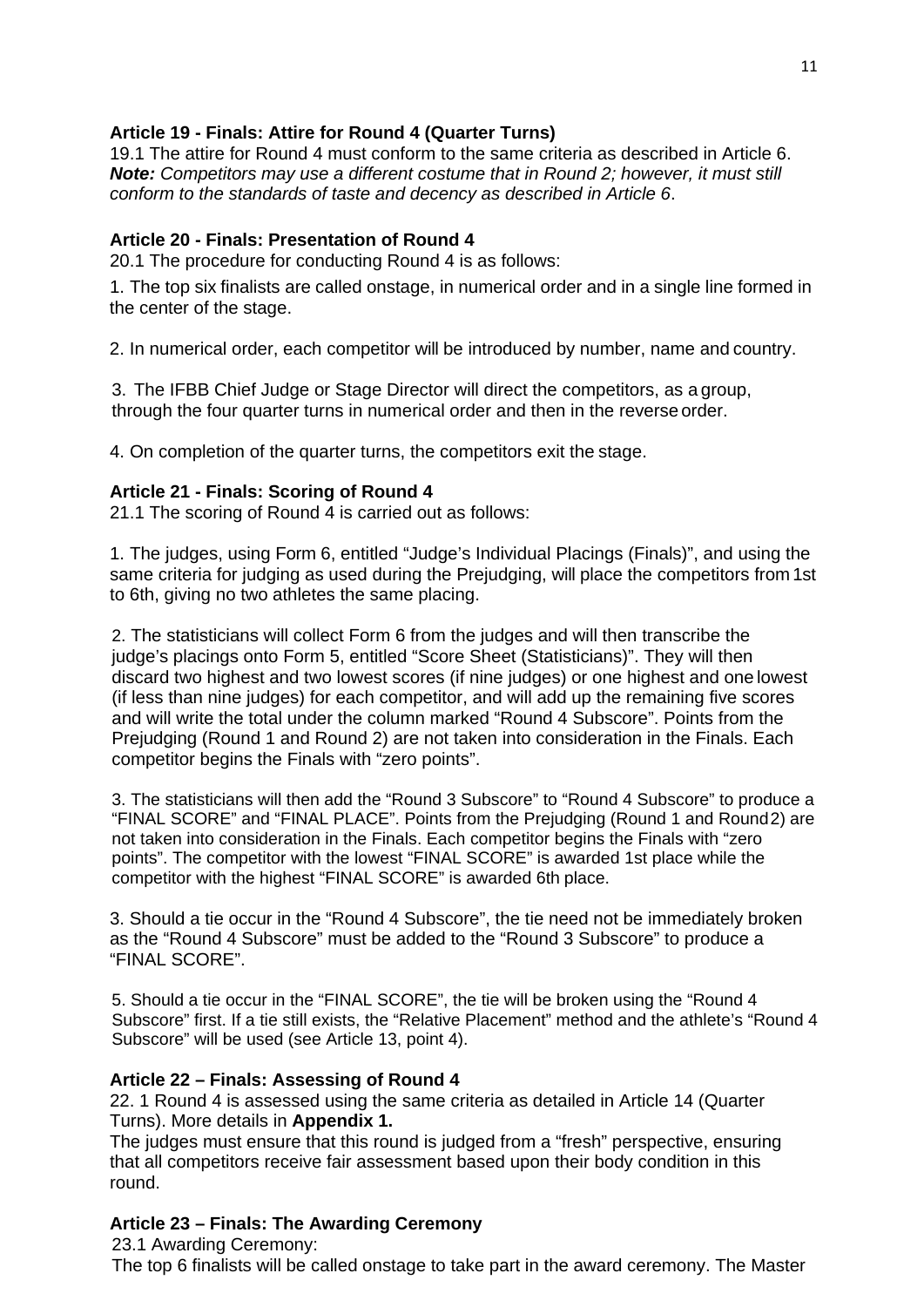of Ceremonies will announce the number, name and country of the competitor in 6th place and will continue to the competitor in the 1st place.

The President of the IFBB, or the top IFBB official at the contests, accompanied by the other official(s) invited by him to take part in this Ceremony, will present the IFBB Medals and/or trophies to the winners.

The national anthem (short version) of the country of the 1st place winner will be played immediately following his receipt of the 1st place award(s).

After the national anthem, the finalists are obliged to remain onstage for a brief period of time for photographic purposes, and to follow the IFBB Chief Judge or Stage Director commands. During the Awarding Ceremony, competitors are not allowed to display their country's flag.

Competitors are expected to accept their places, medals and/or awards and to take part in the Awarding Ceremony to its end (photo session). Competitor, who ostentatiously manifests his/her disapproval and/or leave the stage prior to the end of the Awarding Ceremony, may be disqualified.

Detailed description of the Awarding Ceremony is available in Section 1: General Rules, Article 16.

## **Article 24 – Overall Category and Award**

24.1 In Women's Fitness the Overall Category is conducted in:

a. Senior Women's Fitness (for a maximum of two champions)

b. Junior Women's Fitness (for a maximum of two champions)

24.1 The Overall Category will proceed as follows:

1. Immediately following the Award Ceremony for the last fitness category, the two category winners will be brought onstage in numerical order and in a single line, wearing their two-piece bikini and high heels.

2. The IFBB Chief Judge will direct the competitors through the quarter turns performedat the center of the stage, in numerical order and then in the reverse order.

3. On completion of the quarter turns, the competitors exit the stage.

4. The judges will use Form 6, entitled "Judge's Individual Placings (Finals)", to place each athlete either 1st or 2nd.

5. The statisticians, using Form 5, entitled "Score Sheet (Statisticians)", will tally the scores to produce an "Overall Category Score" and an "OVERALL CATEGORY PLACE".

6. Should a tie occur in the "Overall Category Score", the tie will be broken using the "Relative Placement" to this category.

7. The "Overall Champion" will be announced and the IFBB Overall Trophy will be presented to her by the IFBB President or top IFBB official at the contest. The trophy will be supplied by the organizing National Federation.

#### **Article 25 – Teams Classification Results and Award**

25.1 Best National Teams:

The Best National Teams scoring includes:

- Top 2 Women's Fitness athletes at the World Fitness Championships

- Top 2 Junior Women's Fitness athletes at the World Junior Championships

Detailed procedure of the Teams Classification calculations is available in Section 1: General Rules, Article 18.

The chief delegates or team managers of the top 3 countries will accept the awards on behalf of their countries.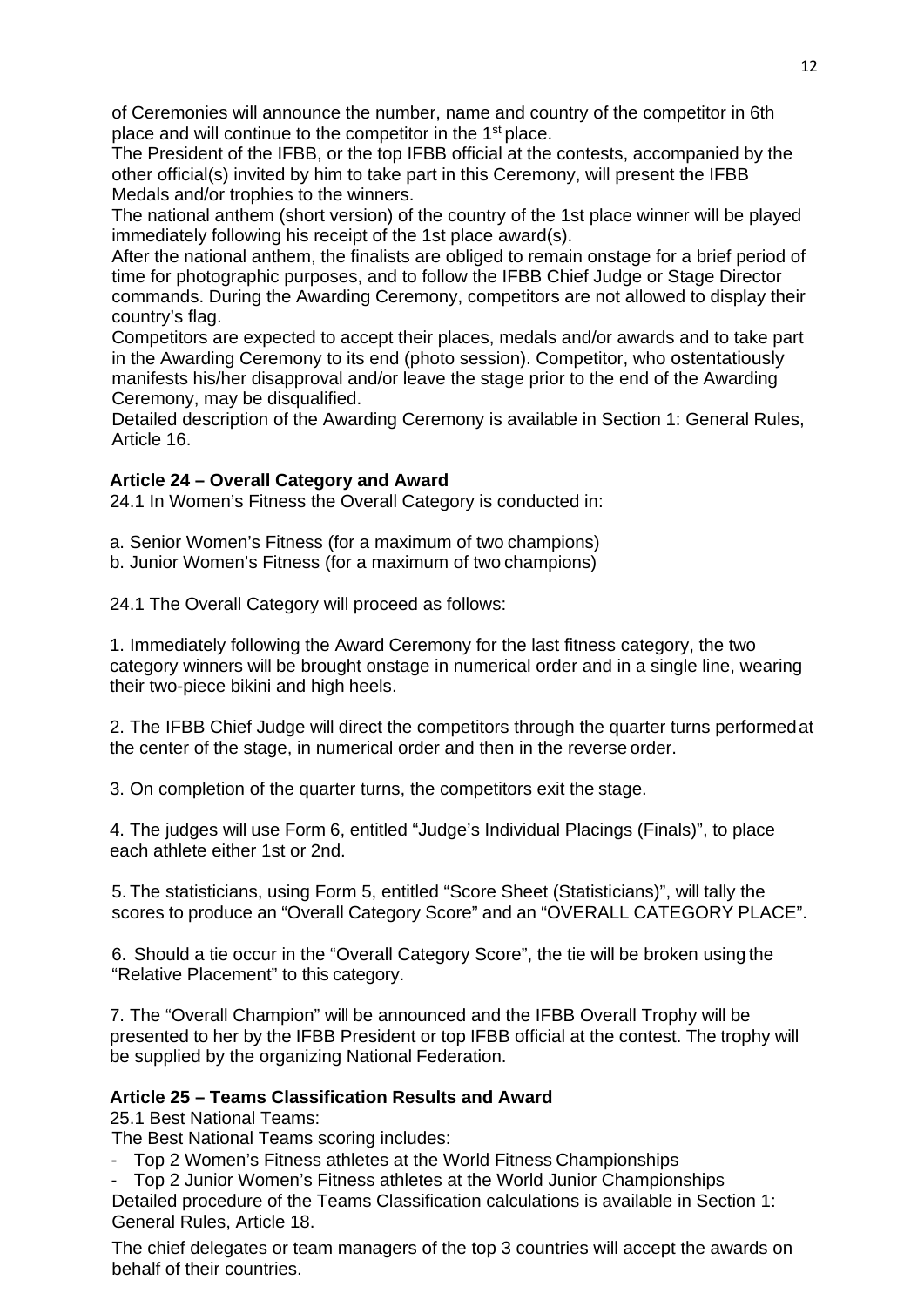#### **APPENDIX 1 HOW TO ASSESS A WOMEN'S FITNESS COMPETITION**

#### **INTRODUCTION:**

Judges are strongly reminded that they are judging a WOMEN'S FITNESS competition. The extreme muscularity, vascularity, muscular definition, and/or dieted leanness will not be considered acceptable if displayed by a fitness competitor and therefore, must be marked down.

#### **GENERAL PRESENTATION:**

Judges are reminded that the competitor's posture and bearing, at all times while onstage, is to be considered. The overall image displayed should demonstrate poise, femininity and self-confidence. This is especially true at all times when the competitor is standing in the line-up and during the comparisons of the quarter turns.

When standing in the line-up, the competitors shall be warned against adopting a tense pose, like during performing of the quarter turns, displaying the muscularity.

A relaxed stance in the line-up means that the competitor will:

- stand erect, front to the judges, with arms hanging at the side and feet together, or - stand with the body slightly turned, left side to the judges, so the start number of a competitor will be clearly visible, right hand resting on the hip and left leg slightlymoved forward and to the side.

Head and eyes towards the front, shoulders back, chest out, stomach in. On the IFBB Chief Judge command, competitors standing in the line-up should perform the Front Position.

#### **QURTER TURNS**

Competitors who fail to adopt the proper stance will receive one warning after which points will be deducted from their score.

#### **Front Position:**

Erect stance, head and eyes facing the same direction as the body, heels together, feet inclined outward at a 30° angle, knees together and unbent, stomach in, chest out, shoulders back, both arms kept at the side along the centerline of the body, elbows slightly bent, thumbs and fingers together, palms facing the body and hold about 10 cm out of the body, hands slightly cupped.

#### **Quarter Turn Right (left side to the judges):**

Erect stance, head and eyes facing the same direction as the body, heels together, feet inclined outward at a 30° angle, knees together and unbent, stomach in, chest out, shoulders back, left arm kept slightly back from the center-line of the body with a slight bend at the elbow, thumb and fingers together, palm facing the direction of the body, hand slightly cupped, right arm kept slightly front of the center-line of the body with a slight bend at the elbow, thumb and fingers together, palm facing the body, hand slightly cupped. The positioning of the arms will cause the upper body to twist slightly to the left, with the left shoulder lowered and the right shoulder raised. This is normal and must not be exaggerated.

#### **Quarter Turn Back:**

Erect stance, head and eyes facing the same direction as the body, heels together, feet inclined outward at a 30° angle, knees together and unbent, stomach in, chest out, shoulders back, back muscles slightly contracted to show the shape of the upper body, both arms kept at the side along the centerline of the body, elbows slightly bent, thumbs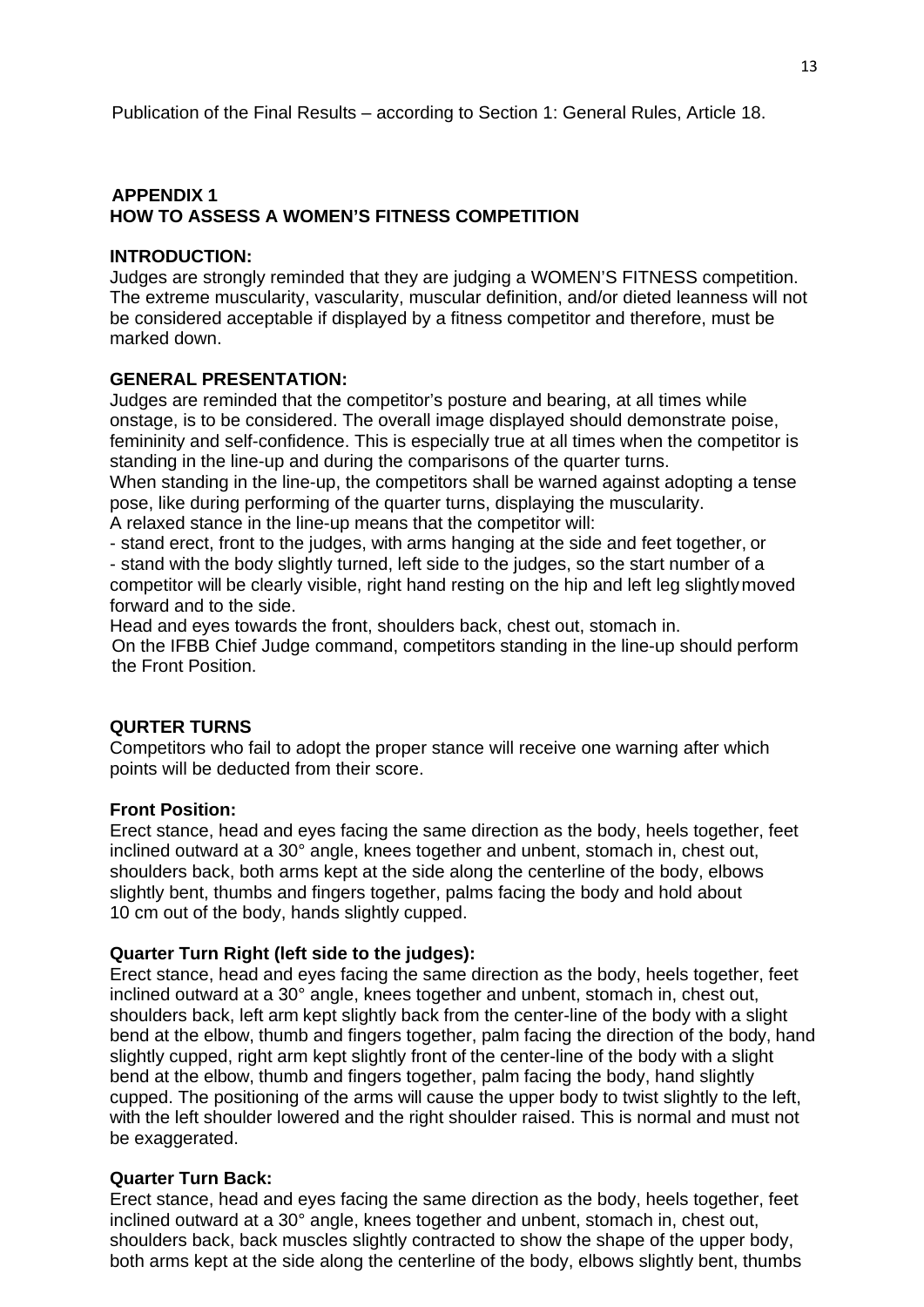and fingers together, palms facing the body and hold about 10 cm out of the body, hands slightly cupped.

## **Quarter Turn Right (right side to the judges):**

Erect stance, head and eyes facing the same direction as the body, heels together, feet inclined outward at a 30° angle, knees together and unbent, stomach in, chest out, shoulders back, right arm kept slightly back from the centerline of the body with a slight bend at the elbow, thumb and fingers together, palm facing the direction of the body, hand slightly cupped, left arm kept slightly front of the center-line of the body with a slight bend at the elbow, thumb and fingers together, palm facing the body, hand slightly cupped. The positioning of the arms will cause the upper body to twist slightly to theright, with the right shoulder lowered and the left shoulder raised. This is normal and must not be exaggerated.

## **Assessment of women's physique in the quarter turns**

In general, the assessment of women's physique in Women's Fitness are based on the same criteria like in Women's Bodyfitness. The assessment, beginning with a general impression of the physique, should take into consideration the hair and makeup; the overall athletic development of the musculature; the presentation of a balanced, symmetrically developed physique; the condition of the skin and the skin tone; and the athlete's ability to present herself with confidence, poise and grace. The physique should be assessed as to its level of overall muscle tone, achieved through

athletic endeavours. The muscle groups should have a round and firm appearance with a small amount of body fat. The physique should neither be excessively muscular nor excessively lean and should be free from deep muscle separation and/or striations. Physiques that are considered either too muscular or too lean must be marked down. The assessment should also take into consideration the tightness and tone of the skin. The skin tone should be smooth and healthy in appearance, and without cellulite. The face, hair and makeup should complement the "Total Package" presented by the athlete. The judge's assessment of the athlete's physique should include the athlete's entire presentation, from the moment she walks onstage until the moment she walks offstage. At all times, the fitness competitor must be viewed with the emphasis on a "healthy, fit, athletic" physique, in an attractively presented, impressive "Total Package".

# **APPENDIX 2**

# **ASSESSMENT OF THE FITNESS ROUTINES**

In this rounds, athletes perform a fitness routine to music selected by the competitor, the length of which shall not exceed 90 seconds.

Once again, the judge should consider the OVERALL IMPRESSION, that is, the entire routine from the moment the athlete presents herself onstage until the moment the athlete walks offstage. The judges are reminded that, during these Rounds, they are judging ONLY the fitness routine and NOT the physique. The judge should look for a wellchoreographed and creative routine performed at a different tempo/speed. Although compulsory movements are not a requirement, the routine should include:

1. Elements of STRENGTH - for example, straddle hold, leg extension hold, hand stands, planche and/or one-arm pushups (gymnastic movements such as front and back flips, handsprings, and cartwheels are not considered strength elements). The number of strength moves, their degree of difficulty, and the overall creativity of the moves should be considered in the judging of the routine.

2. Elements of FLEXIBILITY – for example, high kicks, bridges, nuts, front and back walkovers, side splits, and/or front splits. The number of flexibility moves, their degreeof difficulty, and the overall creativity of the moves should be considered in the judging of the routine.